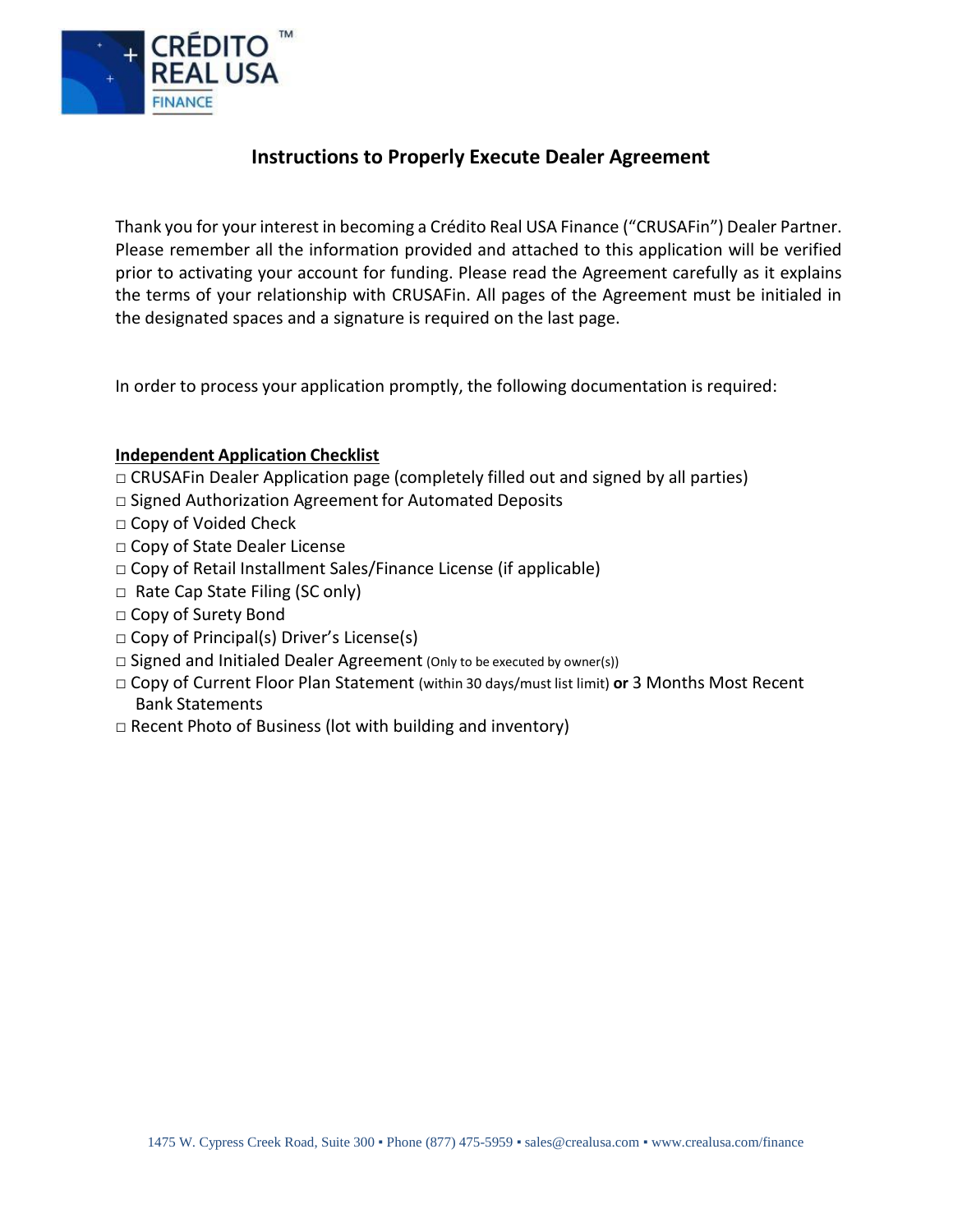

| <b>DEALER APPLICATION</b>                                                                                                          |                                                |                            |                       |      |  |  |
|------------------------------------------------------------------------------------------------------------------------------------|------------------------------------------------|----------------------------|-----------------------|------|--|--|
| <b>Business Information</b><br>* Please write legibly and fill out completely in order to avoid delays in the application process. |                                                |                            |                       |      |  |  |
| Legal Business Name:                                                                                                               | # of locations:                                |                            |                       |      |  |  |
| DBA (Doing Business As):                                                                                                           |                                                |                            |                       |      |  |  |
| Address (Physical):                                                                                                                |                                                |                            |                       |      |  |  |
| City:                                                                                                                              | State:                                         |                            | Zip:                  |      |  |  |
| Main Phone: (<br>$\lambda$                                                                                                         | Main Fax: (<br>$\lambda$                       |                            |                       |      |  |  |
| Website address:<br>Dealership email:                                                                                              |                                                |                            |                       |      |  |  |
| Type of Entity:<br>Corporation                                                                                                     | Sole Proprietorship                            | Partnership                | Other:<br><b>LLC</b>  |      |  |  |
| Federal Tax ID:<br><b>Business Organized: Date:</b><br>State:                                                                      |                                                |                            |                       |      |  |  |
| DMS name:                                                                                                                          | Portal (Select): DealerTrack #:                |                            | RouteOne #:           | None |  |  |
|                                                                                                                                    | <b>Lot Information</b>                         |                            |                       |      |  |  |
| Time at this location:                                                                                                             |                                                | Rent or Own?               |                       |      |  |  |
| Current # of cars on lot:                                                                                                          | Avg. # of cars financed monthly:               |                            | Avg. vehicle mileage: |      |  |  |
| Avg. # of cars sold monthly:                                                                                                       | # of cars in floor plan:<br>Avg. vehicle year: |                            |                       |      |  |  |
| Funding sources: (please list up to 4 active lenders):                                                                             |                                                |                            |                       |      |  |  |
| % of BHPH?                                                                                                                         |                                                | Do you sell warranties:    | yes                   | no   |  |  |
|                                                                                                                                    |                                                | <b>Contact Information</b> |                       |      |  |  |
| General Mgr:                                                                                                                       | Phone:                                         | Email:                     | Fax:                  |      |  |  |
| Office Mgr:                                                                                                                        | Phone:                                         | Email:                     | Fax:                  |      |  |  |
| Finance Mgr:                                                                                                                       | Phone:                                         | Email:                     | Fax:                  |      |  |  |
| Sales Mgr:                                                                                                                         | Phone:                                         | Email:                     | Fax:                  |      |  |  |
| Title Clerk:                                                                                                                       | Phone:                                         | Email:                     | Fax:                  |      |  |  |
| Other:                                                                                                                             | Phone:                                         | Email:                     | Fax:                  |      |  |  |

1475 W. Cypress Creek Rd., Suite 300 • Fort Lauderdale, FL 33301 • Phone (954) 475-6000 • sales@crealusa.com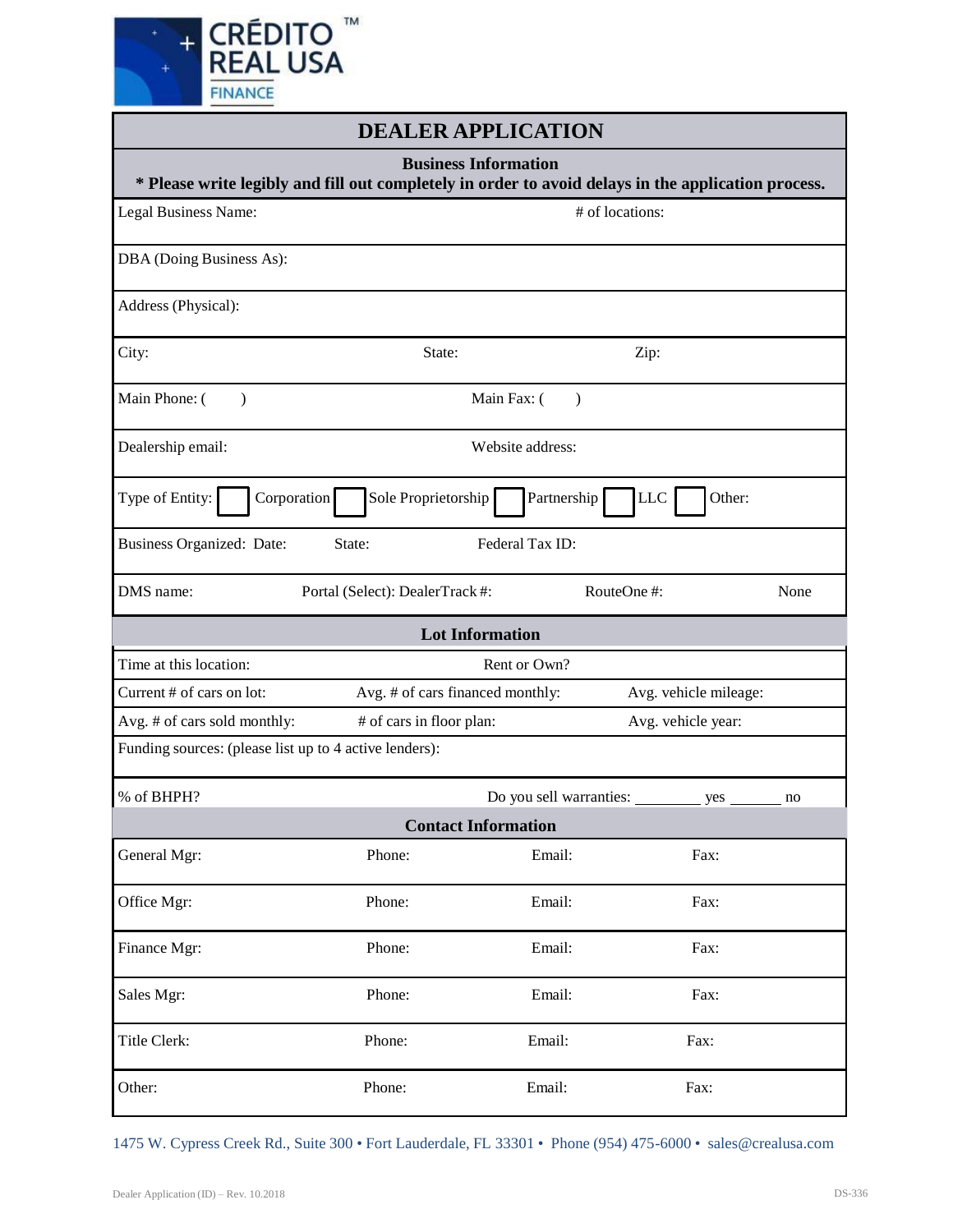

**Ownership & Personal Information**

|                    |                      | <u>Ownersing &amp; Fersonal Information</u><br>*All owners must be included. Please attach an additional page if there are more than 2 owners. |                |  |
|--------------------|----------------------|------------------------------------------------------------------------------------------------------------------------------------------------|----------------|--|
| 1. Principal Name: |                      | Title:                                                                                                                                         | % of Ownership |  |
|                    |                      |                                                                                                                                                |                |  |
| Home Address:      |                      |                                                                                                                                                |                |  |
|                    |                      |                                                                                                                                                |                |  |
| City, State & Zip: |                      |                                                                                                                                                |                |  |
| SSN:               | DOB:                 | Driver's License #:                                                                                                                            |                |  |
|                    |                      |                                                                                                                                                |                |  |
| Home Phone:        | Cell Phone:          | Personal Email:                                                                                                                                |                |  |
| 2. Principal Name: |                      | Title:                                                                                                                                         | % of Ownership |  |
|                    |                      |                                                                                                                                                |                |  |
| Home Address:      |                      |                                                                                                                                                |                |  |
| City, State & Zip: |                      |                                                                                                                                                |                |  |
|                    |                      |                                                                                                                                                |                |  |
| SSN:               | DOB:                 | Driver's License #:                                                                                                                            |                |  |
| Home Phone:        |                      |                                                                                                                                                |                |  |
|                    | Cell Phone:          | Personal Email:                                                                                                                                |                |  |
|                    |                      | <b>Floorplan References (if applicable)</b>                                                                                                    |                |  |
| 1. Company:        | <b>Contact Name:</b> | Phone #:                                                                                                                                       |                |  |
| Year Start:        | Credit Line:         | Balance:                                                                                                                                       |                |  |
| 2. Company:        | Contact Name:        | Phone #:                                                                                                                                       |                |  |
| Year Start:        | Credit Line:         | Balance:                                                                                                                                       |                |  |
|                    |                      | Other References (list a banking or credit reference)                                                                                          |                |  |
| 1. Company:        | <b>Contact Name:</b> | Phone #:                                                                                                                                       |                |  |
| Year Start:        | Credit Line:         | Balance:                                                                                                                                       |                |  |
| 2. Company:        | <b>Contact Name:</b> | Phone #:                                                                                                                                       |                |  |
| Year Start:        | Credit Line:         | Balance:                                                                                                                                       |                |  |
|                    |                      | Landlord Reference (if applicable)                                                                                                             |                |  |
| 1. Company:        | <b>Contact Name:</b> | Phone #:                                                                                                                                       |                |  |
| Year Start:        | Credit Line:         | Balance:                                                                                                                                       |                |  |

By signing below, I/we affirm that the information in this application and the attached documentation is true and correct to the best of my/our knowledge, under penalty of perjury. I/we hereby authorize Crédito Real USA Fi

Name/Signature of Dealer Principal: \_\_\_\_\_\_\_\_\_\_\_\_\_\_\_\_\_\_\_\_\_\_\_\_\_\_\_\_\_\_\_\_\_\_\_\_\_\_\_\_\_\_\_\_\_\_\_ Date: \_\_\_\_\_\_\_\_\_\_\_\_\_\_\_\_\_

Name/Signature of Dealer Principal: \_\_\_\_\_\_\_\_\_\_\_\_\_\_\_\_\_\_\_\_\_\_\_\_\_\_\_\_\_\_\_\_\_\_\_\_\_\_\_\_\_\_\_\_\_\_\_ Date: \_\_\_\_\_\_\_\_\_\_\_\_\_\_\_\_\_

1475 W. Cypress Creek Rd., Suite 300 • Fort Lauderdale, FL 33301 • Phone (954) 475-6000 • sales@crealusa.com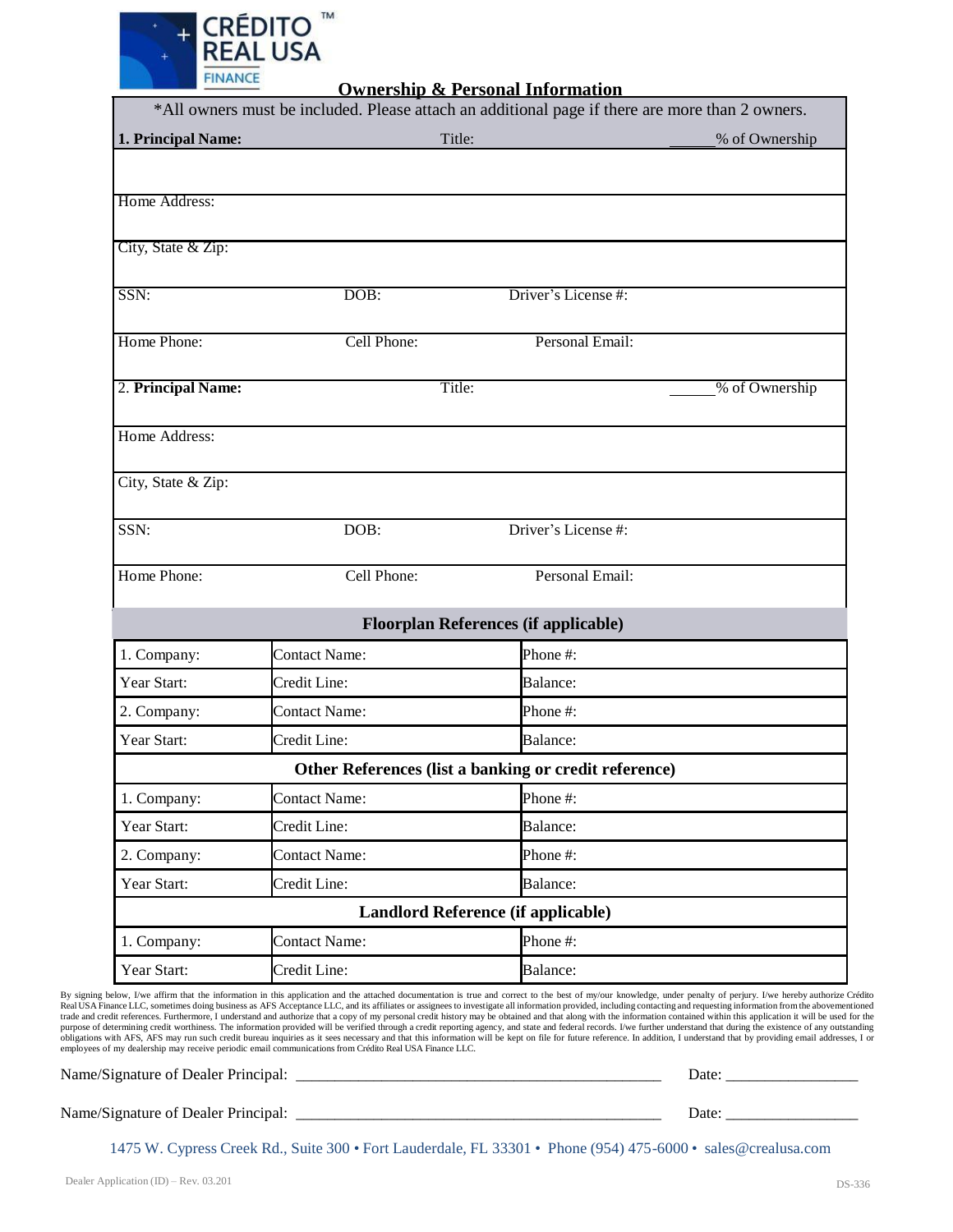

# **Authorization Agreement for Automated Deposits**

Crédito Real USA Finance, LLC must receive this form completed for disbursement.

Crédito Real USA Finance, LLC uses ACH electronic payment for fast, reliable and consistent Funding.

This method pays the same day, but the funds will not be available until 12:00 AM (Eastern Standard Time) the following business day. The cut-off time for Funding to receive all the required documentation is 2:00 PM (Eastern Standard Time).

## **By completing this form, you will allow CRUSAFin to deposit funds immediately to your designated bank account.**

I (we) hereby authorize, Crédito Real USA Finance, LLC sometimes doing business as AFS Acceptance LLC, Autobank, Autobank Financial Services, hereinafter called "CRUSAFin" to initiate credit entries and, if necessary, debit entries and adjustments for any entries in errors to my account [indicated](mailto:dealers@afsacceptance.com) below and the Dealer named below, hereinafter called "DEALER" to credit and/or debit the same account.

| (Please note: CRUSAFin cannot deposit into depository accounts) |  |
|-----------------------------------------------------------------|--|
| <b>Bank Information</b>                                         |  |
|                                                                 |  |
|                                                                 |  |
|                                                                 |  |
|                                                                 |  |
| (PLEASE ENCLOSE A VOIDED CHECK)                                 |  |

This authority remains in full force and effect until CRUSAFin and DEALER has received notification from me (or either of us) of its termination in such time and in such manner as to allow CRUSAFin and DEALER a reasonable opportunity to act on it.

Federal ID:

Dealership Name Date and the Date of the Date of the Date of the Date of the Date of the Date of the Date of the Date of the Date of the Date of the Date of the Date of the Date of the Date of the Date of the Date of the D

By:

Authorized Account Signer (**Printed Name**) Authorized Account Signer (**Signature**)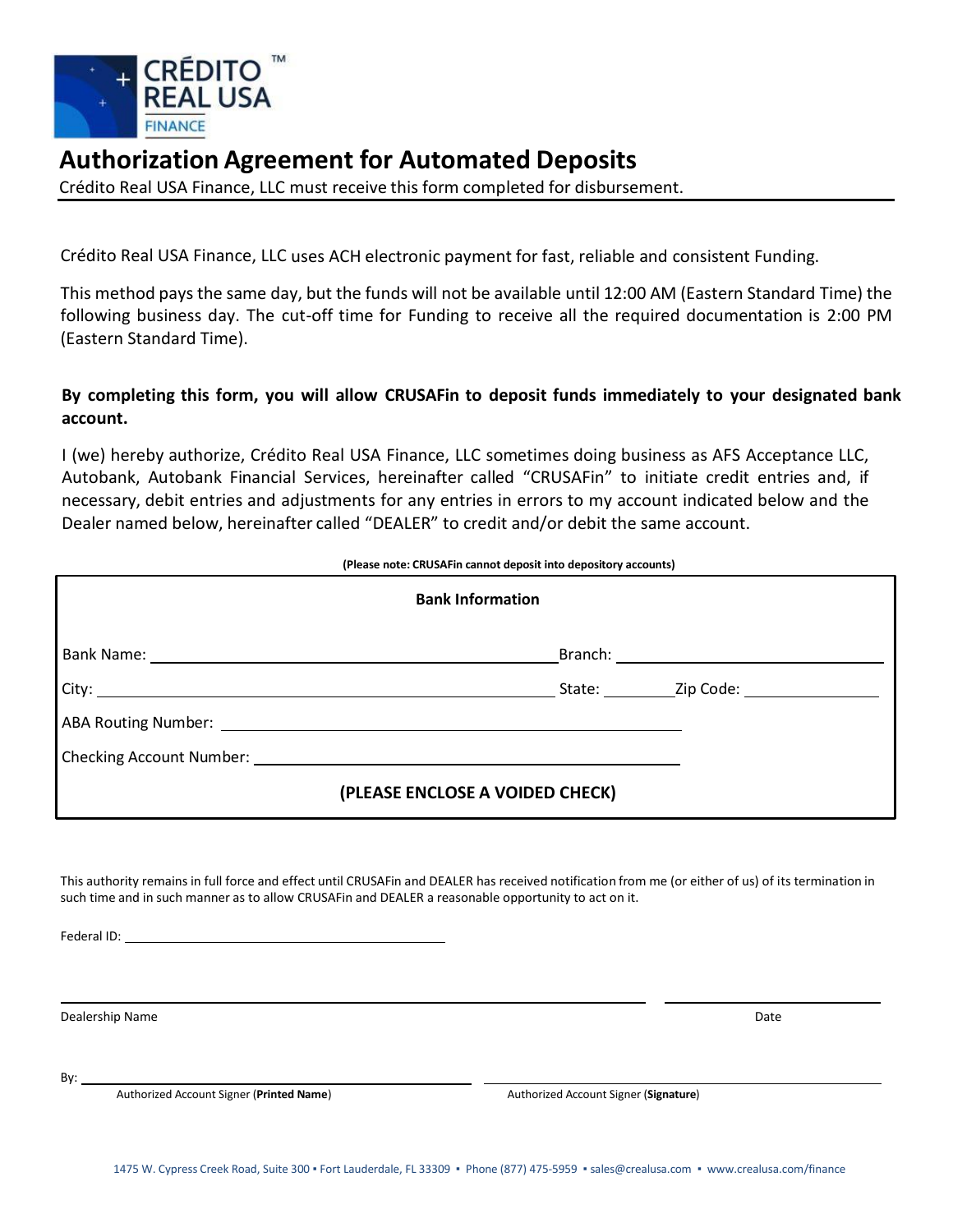

### **DEALER AGREEMENT**

This agreement ("Agreement") is entered into between Crédito Real USA Finance, LLC ("CRUSAFIN") dba AFS Acceptance, LLC, a Florida Limited Liability Company with an address at 1475 W. Cypress Creek Road, Suite 300, Fort Lauderdale, Florida 33309, its successors and/or assigns, and  $($  "Dealer") with an address at

Dealer may submit applications directly or indirectly and offer to assign and sell to CRUSAFIN (all of which are the "Sale"), and CRUSAFIN may agree to purchase, on such terms and conditions as CRUSAFIN agrees to in writing (including this Agreement, any Recourse Addenda or other Addenda hereto and any Call Back Sheets), at any time and from time to time, certain retail motor vehicle installment sales contracts, together with all related documents and instruments (all of which are the "Contract") which Dealer entered into, as the seller with certain retail purchasers (all of which are the "Buyer") of new or used motor vehicles, as the case may be (all of which, together with all other goods and services provided by or through Dealer, are the "Collateral"). Dealer and CRUSAFIN further agree as follows:

**1. Purchase Price:** The purchase price ("Dealer Advance") for each contract which CRUSAFIN agrees to purchase will be as CRUSAFIN agrees in writing. CRUSAFIN has no obligation to purchase any Contract. If CRUSAFIN elects to purchase a Contract offered by Dealer, the Sale shall be completed as soon as CRUSAFIN has received all of the documents, information and instruments CRUSAFIN requires and has paid the Dealer Advance. Dealer unconditionally agrees to repurchase any contract upon notice from CRUSAFIN that a Buyer has not made his/her/their minimum number of monthly payments as set forth in Section 3 of this Agreement or, as stipulated between Dealer and CRUSAFIN in writing applicable to certain vehicles from time to time, on the Call Back Sheet or a Recourse Addendum. In the event that the date of purchase by CRUSAFIN is within ten days of a payment becoming due, the amount of the payment due shall be deducted from the funding proceeds payable to Dealer.

**2. Representations, Warranties and Covenants:** For each Contract sold pursuant to this Agreement, Dealer makes the following representations and warranties, which shall survive the purchase or rejection of any particular Contract, or termination of this Agreement: (a.) The Contract arose from a bona fide sale to the Buyer on only the terms set forth in the Contract; (b.) The Collateral is completely and accurately described in the Contract; (c.) The Collateral was delivered to and accepted by the Buyer and Dealer has timely and properly given Buyer all required legal disclosures and notices; (d.) Dealer has furnished, installed and paid for all labor and materials used in connection with the Collateral; (e.) Dealer has made/will make timely application for appropriate registration and title (i.e., maximum of 30 days) to the vehicle in the State of the Buyer's residence to reflect CRUSAFIN' first priority security interest in the Collateral; (f.) All documentation furnished from Buyer reflects the security interest of CRUSAFIN in the Collateral; (g.) the security interest of CRUSAFIN in the Collateral has been fully, timely and properly perfected as a first lien holder; (h.) At the time of sale, Dealer has sole title and interest and there are no other liens or security interests in the Collateral; (i.) Title to the subject vehicle is free and clear, unencumbered and is not a grey market, frame damage or rebuilt title; is not a salvaged or lemon law title; the odometer has not been tampered with or rolled back; and there has been no flood or other damage to the vehicle; (j.) Dealer will ensure that title will be delivered within 30 days from the date of assignment to CRUSAFIN; (k.) Dealer has all necessary licenses to conduct its business and has the right and authority to assign its security interest in the Collateral and sell the Contract to CRUSAFIN free and clear of all other interests, claims and encumbrances and has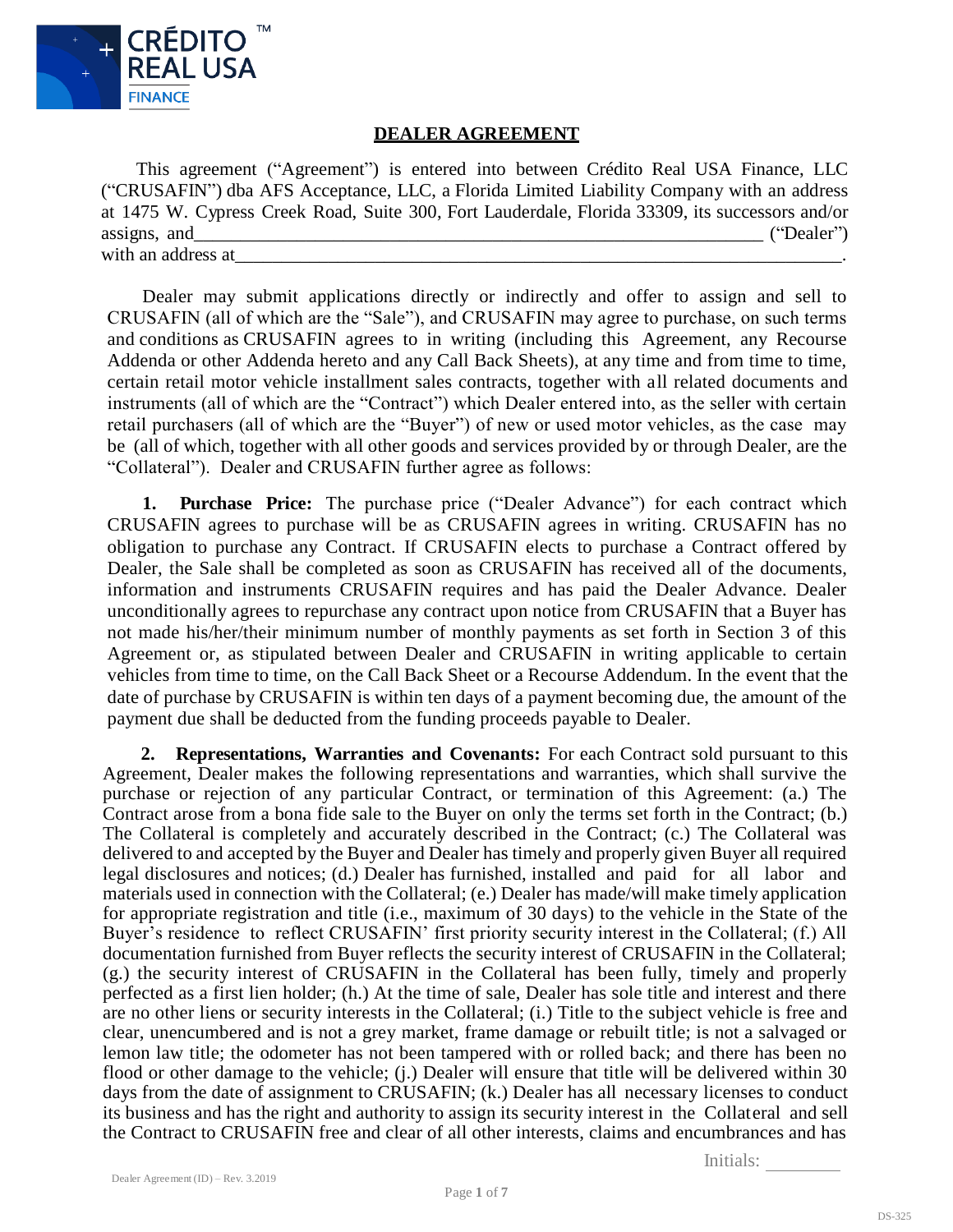

delivered to CRUSAFIN all original counterpart copies of the contract; (l.) All Statements made by or on behalf of Buyer(s) and furnished to CRUSAFIN by Dealer are true; (m.) Dealer did not modify or alter the cash price to reflect, in whole or in part, any of the terms or conditions of the Sale for any cost, fee or discount CRUSAFIN may charge Dealer; (n.) Except as Dealer has disclosed to CRUSAFIN in writing, Dealer has not extended credit to the Buyer or assisted the Buyer in obtaining credit to be used in whole or in part to provide the down payment; (o.) Dealer has not and will not make any payments on behalf of the Buyer; (p.) The down payment is accurately reflected in the Contract and represents actual cash given by the Buyer (i.e., not any third party) to the Dealer; (q.) Buyer has full legal capacity to purchase the Collateral, execute the Contract and the Contract is genuine, legally valid and fully enforceable in accordance with its terms and not subject to any offsets, counterclaims, rescission rights or defenses; (r.) Dealer has not made any oral or written promise, affirmation, warranty or representation to the Buyer not explicitly contained in the Contract; (s.) Dealer has not represented and will not represent that the Dealer is CRUSAFIN' agent or representative; (t.) Dealer shall comply at all times, and is currently in compliance in all respects, with all requirements of applicable federal, state and local statutes and regulations, as amended from time to time including, but not limited to, the federal Truthin-Lending Act and Regulation Z, the Equal Credit Opportunity Act and Regulation B, the Fair Credit Reporting Act, the Fair Debt Collection Practices Act, the Fair Credit Billing Act, the Federal Trade Commission Act, the Gramm- Leach-Bliley Act, the Magnuson-Moss Warranty Act, the Patriot Act, the Dodd-Frank Wall Street Reform and Consumer Protection Act, Federal Trade Commission rules including, but not limited to, Red Flags, Identity Theft, Used Car Rule and Risk Based Pricing Rule, and any regulations implementing such Acts, state usury provisions, dealer licensing laws, state retail installment sales acts, and state adaptations of the Uniform Commercial Code and the Uniform Consumer Credit Code and any other consumer credit, consumer protection, or equal opportunity laws applicable to the transaction contemplated herein; (u.) Dealer has fully complied with and the Contract is valid under any and all applicable federal and state laws, rules and regulations; (v.) Neither Dealer nor any of its employees, officers or agents has made any untruthful or misleading representation to the Buyer regarding the Collateral; (w.) Neither Dealer nor any of its employees, officers or agents has encouraged or induced Buyer to make any untruthful or misleading representations to CRUSAFIN or any third party regarding the Collateral; (x.) Dealer has fully disclosed to the Buyer the true condition of the Collateral; (y.) Dealer has fully inspected the Collateral prior to delivery to Buyer for any mechanical malfunctions, undesirable conditions and roadworthiness; has corrected or repaired the same prior to selling the Collateral; at the time of delivery to Buyer and at the time of the Sale, the Collateral is in safe mechanical condition with no physical or mechanical defects or undesirable conditions that would significantly interfere with its operation, use or enjoyment; (z.) the Collateral has not been in any accidents or, if it has, then Dealer has fully informed the Buyer in writing about the subject vehicle's accident history (aa.) Dealer has not acted as a broker or middleman regarding the transaction on behalf of another, including but not limited to selling the vehicle for a wholesaler; (bb.) Dealer was the legal owner of the vehicle at the time of the sale to the Buyer and any prior contract has been rescinded, in writing, by the Buyer; (cc.) Dealer has not provided any Dealer or Manufacturer credit or rebate to any Buyer that is disclosed as cash down payment on the Buyer's Order or Finance Contract; (dd.) The Buyer is the person primarily driving the subject vehicle and is not a straw purchaser; and (ee.) each of Applicant, Co- Applicant, Buyer, Co-Buyer, and/or Co-Signor, as applicable, has given the Dealer written authorization to access his/her credit report(s).

It is understood and agreed that the covenants, representations and warranties of Dealer set forth in this Agreement shall be incorporated in each assignment of a Contract notwithstanding any restrictive or qualified endorsement on any Contract or separate assignment or the examination or lack of examination of any Buyer file and in the event of any language in any related document to the contrary, this section shall supersede. The term "Buyer" as used in this Agreement shall be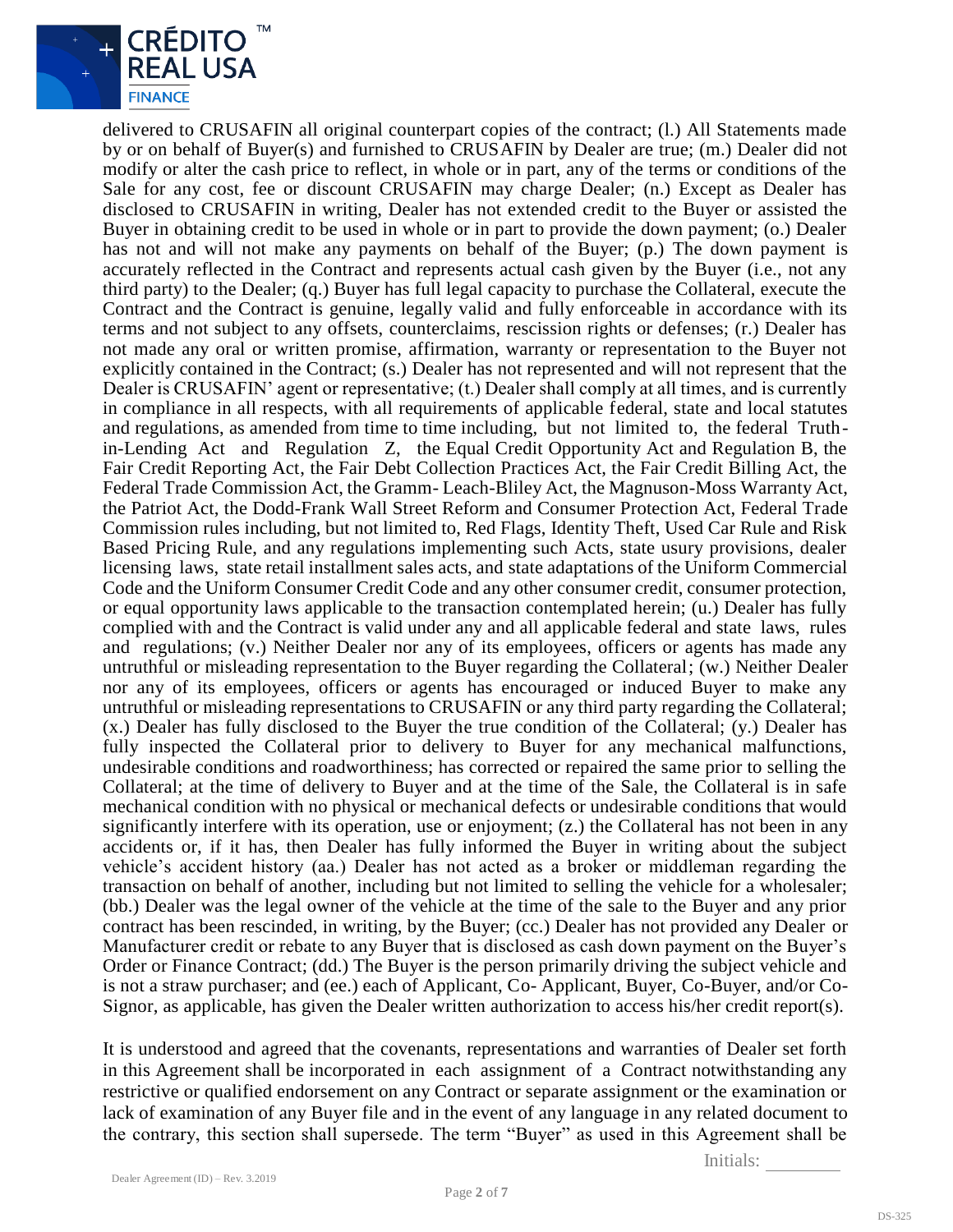

deemed to include the Buyer, Co-Buyer, Co-Signor, Applicant, and Co- Applicant.

**3. Repurchase and Deficiency Balances.** In the event that (a.) the Buyer fails to timely make its first payment due to CRUSAFIN after the Sale of such Contract (the "First Payment") or (b.) any representation, warranty or covenant Dealer has made to CRUSAFIN is breached or untrue, Dealer shall repurchase without recourse, whether or not the Buyer has defaulted, such Contract for, and pay CRUSAFIN in cash upon demand, the balance owed by the Buyer to CRUSAFIN, including repossession costs, rebates from Ancillary Products (as defined in Section 12) and expenses and attorney's fees and any other sums owed by Buyer and Dealer to CRUSAFIN with respect to such Contract and this Agreement, as amended ("Repurchase Price"). CRUSAFIN shall not be obligated to first repossess the subject vehicle prior to reimbursement by Dealer. Dealer's obligation to repurchase a Contract and the Repurchase Price will not be affected by CRUSAFIN or Dealer's inability to obtain possession of the Collateral or the physical condition of the Collateral. This repurchase obligation by Dealer remains effective even if Buyer makes its first payment after the payment date, in which event Buyer's payment shall be credited to the Repurchase Price. Upon payment of the Repurchase Price, CRUSAFIN shall assign the applicable Contract to Dealer "as-is," with no representation or warranty of any kind and without recourse. In situations where Collateral is substituted with other Collateral, Dealer shall pay CRUSAFIN in cash upon demand, any additional fees incurred with respect to the new Collateral.

As security for Dealer's performance and any other obligations Dealer may now or in the future have with CRUSAFIN, Dealer grants CRUSAFIN a security interest in any monies which pursuant to this Agreement or any other agreement with Dealer, CRUSAFIN may now or in the future be obligated to pay to or for the account of Dealer. Should Dealer (i.) cease to be active in the vehicle sales business, (ii.) fail to complete the repurchase of any Contract as provided herein, or (iii.) be in default with respect to any of Dealer's obligations to CRUSAFIN, CRUSAFIN may cease remitting current or future distributions while such condition exists and may from time to time, at CRUSAFIN' sole discretion, apply sums owed to Dealer to any of Dealer's obligations to CRUSAFIN. In addition, CRUSAFIN may take all legal remedies against Dealer to enforce its rights, as provided in this Agreement and pursuant to applicable law.

**4. Insurance:** Each vehicle sold under a Contract must be covered by fire, theft and comprehensive and collision insurance with a deductible not to be greater than One Thousand Dollars (\$ 1,000) fully protecting CRUSAFIN' interest in the Vehicle and naming CRUSAFIN as loss payee and an additional named insured. It is the Dealer's responsibility to submit with each Purchased Contract evidence of such insurance satisfactory to CRUSAFIN.

**5. Power of Attorney:** Dealer hereby irrevocably constitutes and appoints CRUSAFIN and its authorized officers and attorneys-in-fact of each, as its true and lawful agent and attorney-infact, with full power and authority to: (a.) receive, endorse, cash, collect and or negotiate any check, or other instrument of payment by any Buyer under any Contract, including, but not limited to, any payments received from a Chapter 7 and/or Chapter 13 bankruptcy trustee (the "Receivables"); (b.) take any and all steps to service the Receivables, repossess the underlying Collateral and sign title and court documents with respect to same; (c.) place, enforce, release, modify and transfer the rights and interests granted to Dealer with respect to the Contracts and Collateral, including, but not limited to, rights with respect to insurance policies, rebates from Ancillary Products (as defined in Section 12), motor vehicles, certificate of title and motor vehicle liens; (d.) to endorse checks payable to Dealer from insurance carriers in payment of casualty insurance claims arising

Page **3** of **7**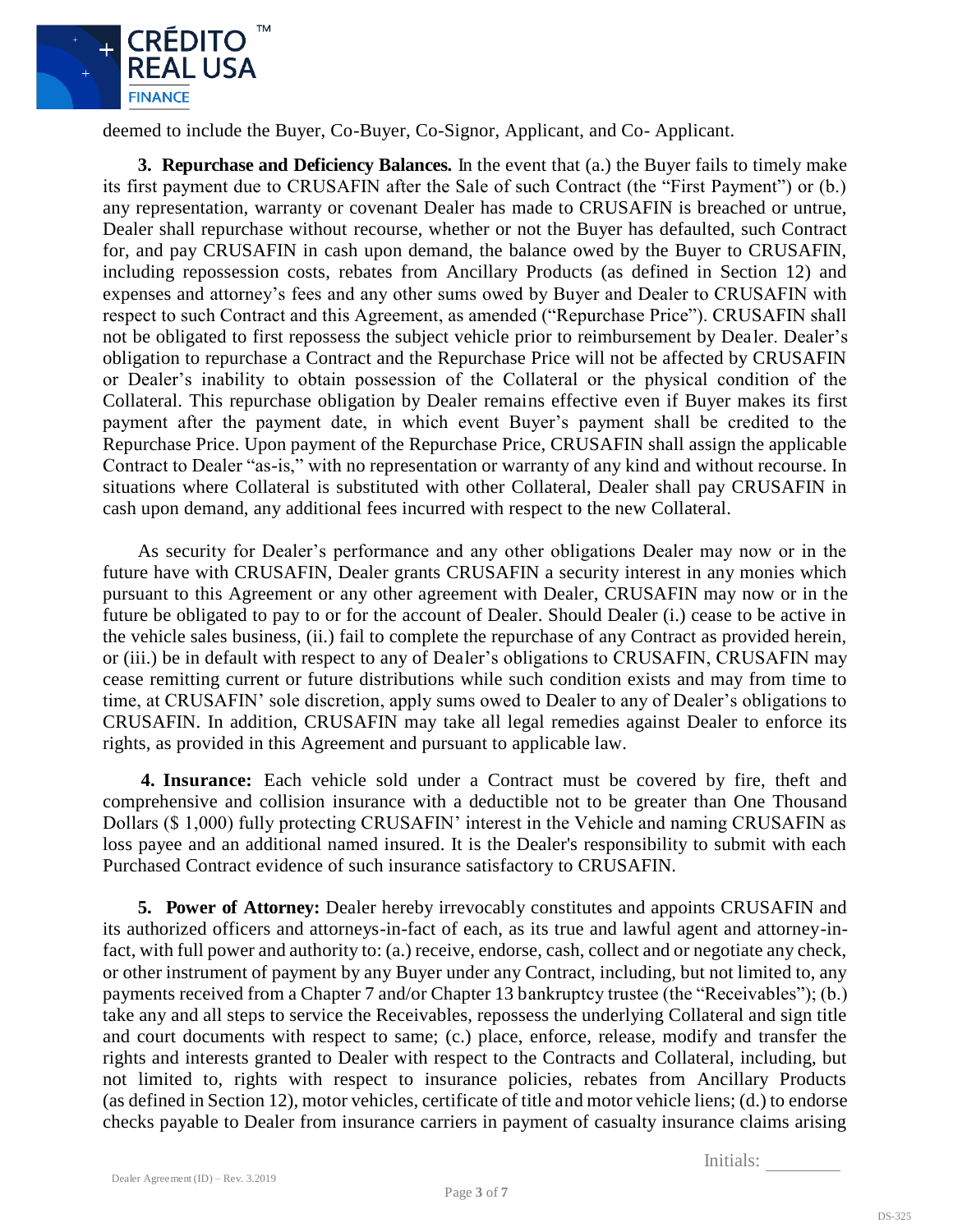

from any Collateral on which CRUSAFIN is the lien holder; (e.) execute, swear to, acknowledge, deliver, file and record in the appropriate public offices all certificates, documents and other instruments that CRUSAFIN deems appropriate or necessary to effect any of the foregoing or its rights hereunder; and (f.) take any and all further action as may be required with respect to the Collateral. The foregoing power of attorney is hereby declared to be irrevocable and a special power combined with an interest, in recognition of the fact that CRUSAFIN will be relying upon this power to act as contemplated by this Agreement, and it shall extend to such Dealer's successors and assigns. Dealer shall execute and deliver to CRUSAFIN, within fifteen (15) days after receipt of the CRUSAFIN' request therefore, such further designation, powers of attorney and other instruments as CRUSAFIN deems necessary to effectuate this Agreement and its rights hereunder.

**6. Applicable Law:** The interpretations and construction of this Agreement, wherever made and executed and wherever performed, shall be governed by the laws of the State of Florida. Should any provision of the Agreement, or any phrase, sentence, clause or paragraph be determined to be unenforceable by any court of competent jurisdiction, such enforceability shall not affect any other term or condition of this Agreement; rather, this Agreement shall be construed as if such invalid, illegal, or unenforceable terms or condition had never been contained in the Agreement.

**7. Indemnity:** (a.) Dealer agrees to indemnify, defend and hold CRUSAFIN harmless from and against any and all claims, actions, suits, proceedings, costs, expenses, losses, damages and liabilities, including strict liability in tort and including court costs and attorney's fees incurred by CRUSAFIN in connection with a Contract or Collateral arising out of (i) Dealer's breach or misrepresentation under this Agreement or (ii) Any event, which occurs whether before or after Dealer is obligated to repurchase the Contract; (b.) After CRUSAFIN becomes aware of any claim that it has pursuant to Section 7(a) (a "Liability Claim"), it shall give notice of such Liability Claim to Dealer in reasonable detail and indicate the amount (estimated, if necessary and to the extent feasible) of the loss that has been or may be suffered by CRUSAFIN. No delay in the failure to give such notice will adversely affect any of the other rights or remedies that CRUSAFIN has under this Agreement or alter or relive Dealer of its obligation to indemnify CRUSAFIN; (c.) Dealer has the right, exercisable by written notice to CRUSAFIN within fifteen (15) days after receipt of the notice described in Section 7(b) to assume and conduct the defense of such Liability Claim in accordance with the limitations set forth in this Agreement with counsel selected by CRUSAFIN; *provided, however*, that the (i) defense of such Liability Claim by Dealer will not, in the reasonable judgment of CRUSAFIN, have a material adverse effect of CRUSAFIN, (ii) Dealer has sufficient financial resources, in the reasonable judgment of CRUSAFIN, to satisfy the amount of any adverse monetary judgment that is reasonably likely to result; (iii) the Liability Claim solely seeks (and continues to seek) monetary damages; (iv) the Liability Claim does not include criminal charges and (v) Dealer expressly agrees in writing to be fully responsible for all losses relating to such Liability Claim (the conditions set forth in clauses (i) through (v) are, collectively, the "Litigation Conditions"); (d.) If Dealer does not assume the defense of a Liability Claim in accordance with Section 7(c), then CRUSAFIN may continue to defend the Liability Claim. If Dealer has assumed the defense of a Liability Claim as provided in Section 7(c), Dealer will not be liable for any legal expenses subsequently incurred by CRUSAFIN in connection with the defense of the Liability Claim; provided, however, that if (i) any of the Litigation Conditions ceases to be met or (ii) Dealer fails to take reasonable steps necessary to defend diligently such Liability Claim, CRUSAFIN may assume its own defense, and Dealer will be liable for all reasonable attorney's fees, costs or expenses paid or incurred in connection with such defense. Dealer, if it has assumed the defense of any Liability Claim as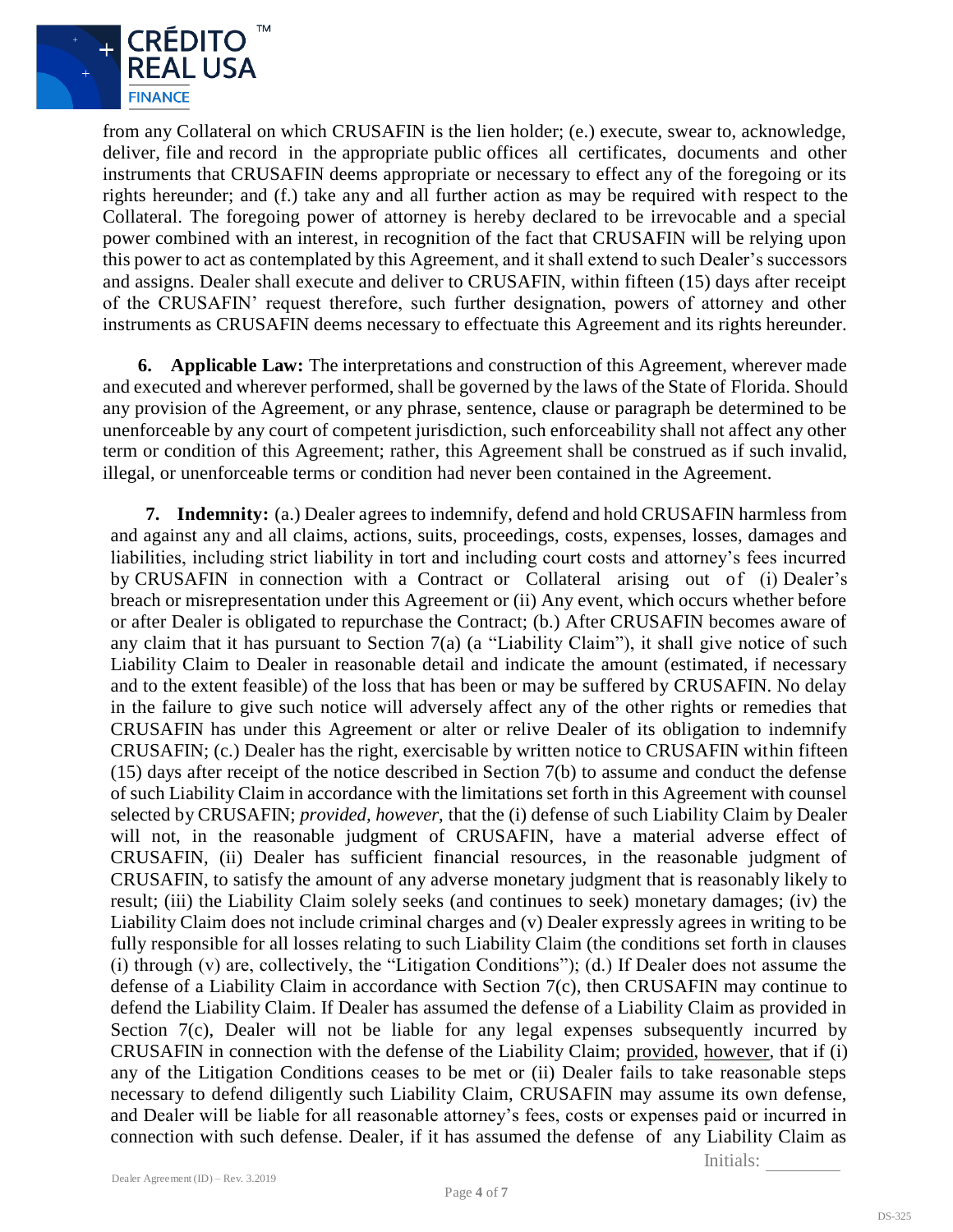

provided in this Agreement, may not, without the prior written consent of CRUSAFIN, consent to a settlement of, or the entry of any judgment arising from, any such Liability Claim that (1) does not include as an unconditional term thereof the giving by the claimant or the plaintiff to CRUSAFIN of a complete release from all liability in respect of such Liability Claim, (2) grants any injunctive or equitable relief or (3) may reasonably be expected to have an adverse effect on the affected business of CRUSAFIN; CRUSAFIN has the right to settle any Liability Claim, the defense of which has not been assumed by Dealer.

Furthermore, CRUSAFIN will be fully indemnified and Dealer shall assume any and all liabilities, attorney's fees, costs and expenses as may be incurred due to any claim asserted against CRUSAFIN for any punitive damages under holder in due course allegation(s) resulting from any action, malfeasance or nonfeasance as may be alleged against Dealer.

**8. Effective Date and Termination:** This Agreement shall become effective on the date indicated below and shall be binding on Dealer and CRUSAFIN and any respective successors and assigns as to all Contracts Dealer sells to CRUSAFIN whether before or after the date hereof until terminated by receipt of written notice by either party from the other. Any such termination shall not relieve either party from any obligation or liability incurred prior to the effective date of termination.

**9. Jurisdiction and Venue:** The parties acknowledge that this Agreement was entered in Broward County, Florida. Dealer and CRUSAFIN agree that any administrative proceeding or lawsuit arising out of related to or in connection with this contract must be brought exclusively in Federal or State Court located in Broward County in the State of Florida. Dealer consents to personal jurisdiction in the State of Florida and venue in Broward County, Florida.

**10. Attorney's Fees and Costs:** The prevailing party in any action brought to enforce the terms of this Agreement shall be entitled to recover all legal costs to include attorneys' fees at all levels from the non-prevailing party.

**11. Modification:** This contract cannot be modified, altered, amended or changed except by written instrument signed by both parties.

**12. Ancillary Products:** In the event the Buyer is entitled to a refund or rebate of any payment or premium for ancillary or external products, including but not limited to GAP insurance, warranties and service contracts, credit, life and disability insurance, interior/exterior coverage, and vehicle theft registration systems (VTR) ("Ancillary Products"), Dealer shall, within fifteen (15) days after notice, pay to CRUSAFIN any refund due to the Buyer, but only to the extent that the Dealer has actually received said payment or premium.

**13. Miscellaneous:** CRUSAFIN may assign or transfer, in whole or in part, this Agreement and in such event CRUSAFIN' assignee or transferee shall have all of CRUSAFIN' rights, powers, privileges and remedies to the extent of the Assignment. DEALER MAY NOT ASSIGN, TRANSFER, PLEDGE, OR HYPOTHECATE IN ANY FASHION ANY OF ITS RIGHTS OR OBLIGATIONS UNDER THIS AGREEMENT IN WHOLE OR IN PART WITHOUT CRUSAFIN' WRITTEN CONSENT. Any legal rule of construction to the effect that ambiguities are to be resolved against the drafting party shall not apply to the interpretation of this Agreement. This Agreement may be executed in one or more counterparts, each of which shall be deemed an original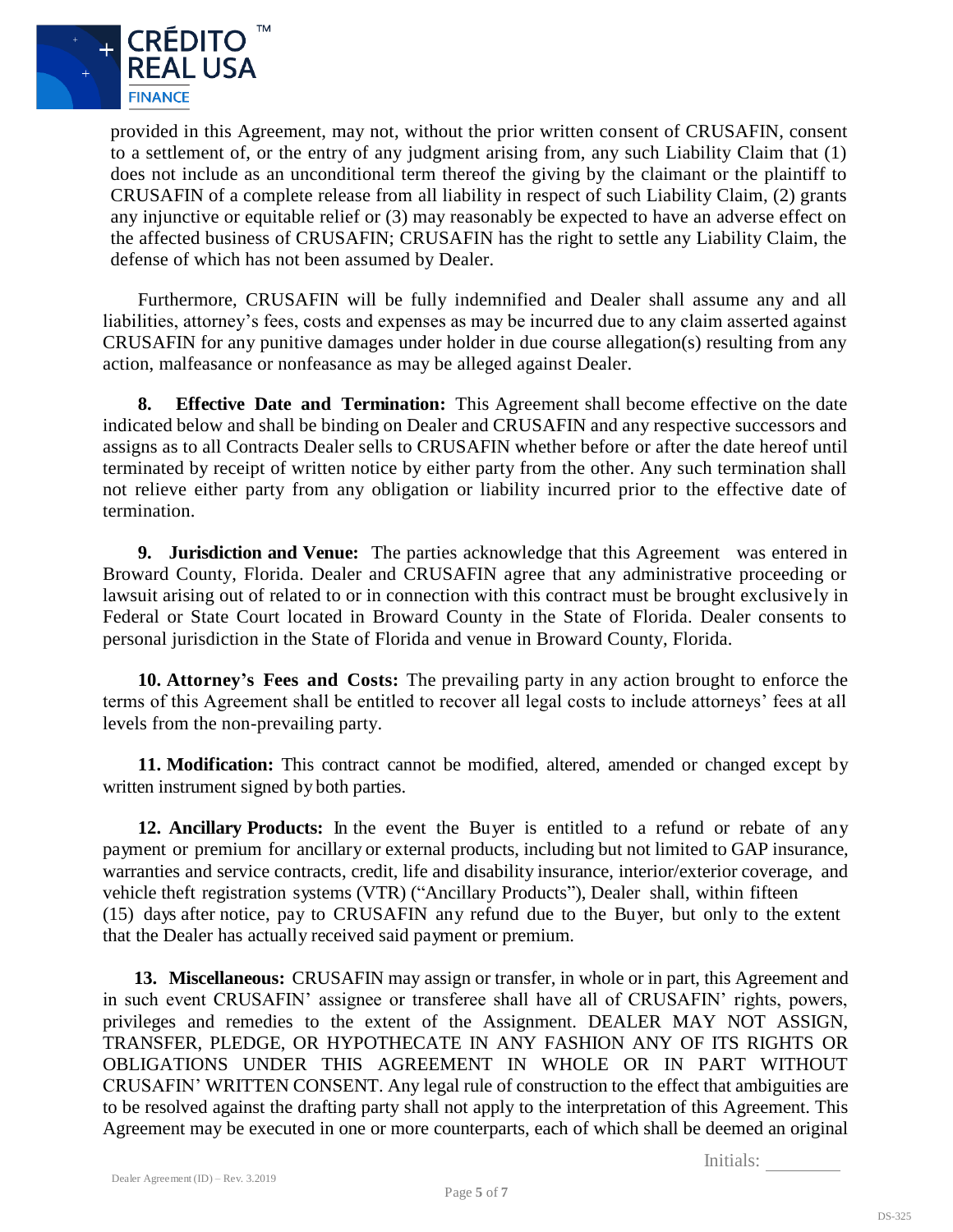

but all of which together shall constitute one and the same agreement. A facsimile copy of a signature shall be treated as an original. Both Dealer and CRUSAFIN acknowledge that the entire agreement and understanding is in this Agreement and there are no other prior contemporaneous written or oral agreements, understandings, undertakings, negotiations, promises, discussions, warranties or covenants not specifically referred to or contained in this Agreement and that any such negotiations merge into this Agreement. CRUSAFIN RESERVES THE RIGHT TO AMEND THIS AGREEMENT FROM TIME TO TIME AND IN EACH SUCH INSTANCE WILL PROVIDE DEALER WITH WRITTEN NOTICE OF SAID AMENDMENTS; DEALER'S CONTINUED BUSINESS TRANSACTIONS WITH CRUSAFIN AFTER RECEIPT OF SAID NOTICE SIGNIFY DEALER'S CONSENT TO SAID AMENDMENTS. No waiver of any other provision (whether or not similar), nor shall any such waiver constitute a continuing waiver unless otherwise expressly provided. Headings at the beginning of each paragraph are for convenience only and are not intended to otherwise influence or affect the interpretations of any provision of this Agreement. All notices required or permitted to be given must be in writing and will be effective if by personal delivery, telefax or overnight courier upon receipt, or if by mail, five business days following deposit in the United States mails, postage prepaid and properly addressed as indicated below or as otherwise changed by proper notice of such change. Dealer authorizes CRUSAFIN to send faxes to the facsimile number set forth below and emails to the email address set forth below.

[Remainder of Page Intentionally Blank; Signatures on Following Page(s)]